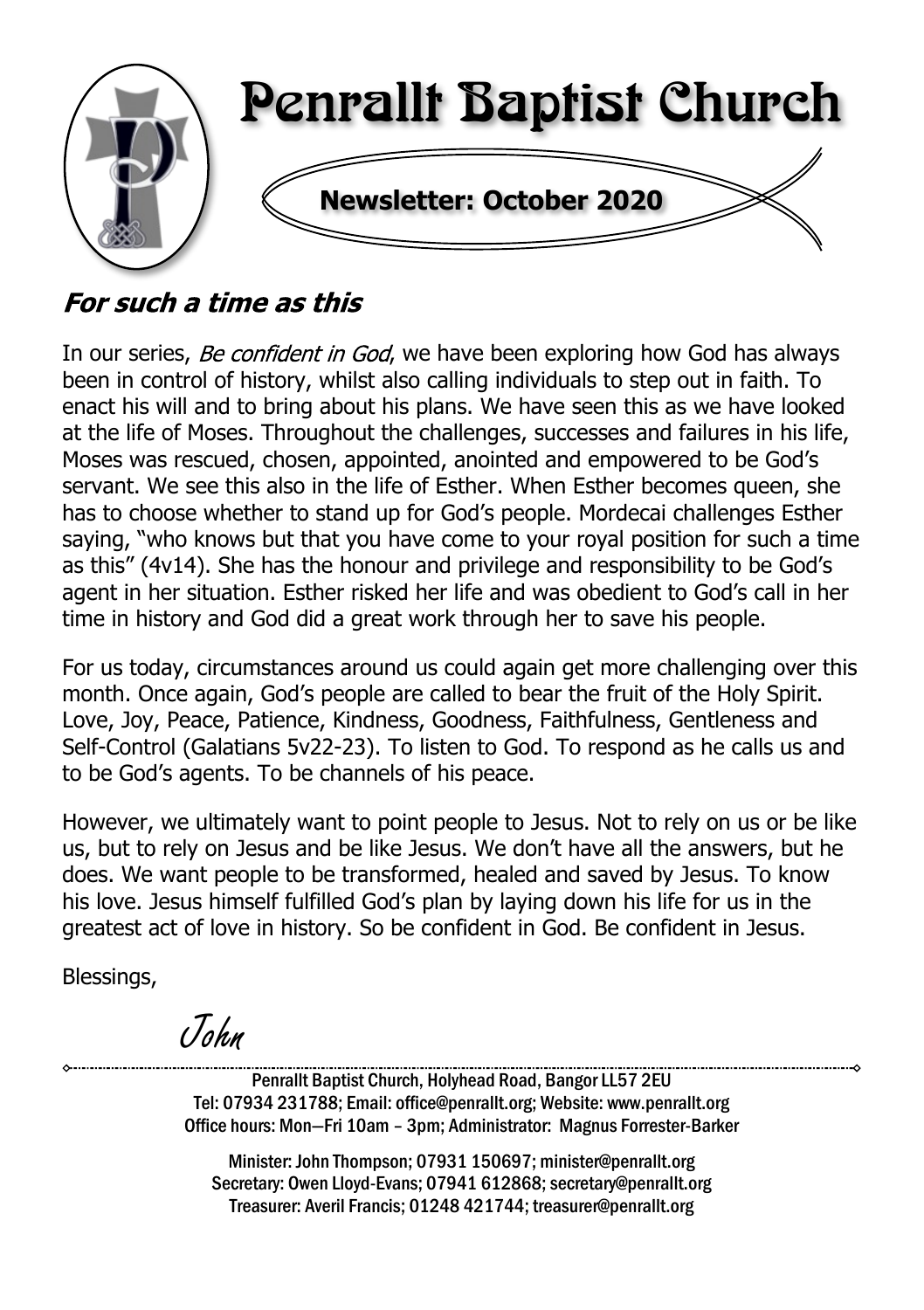## **Services This Month**

Our services continue to be held online at [www.penrallt.org/services/.](https://www.penrallt.org/services/index.php) The services are available at any time but we recommend doing them at 10:30am on the Sunday morning if you can, for a greater sense of connection with the rest of the congregation.

Every Sunday, we hold a Zoom meeting for those who wish to join in a chat after the service, starting at 11:30am and lasting around half an hour. The link to join the chat will be found on the page for each service. We often break into smaller groups for part of the chat time, from about 11:45am. Newcomers and visitors are very welcome to join us.

Except where otherwise noted, the preacher is our minister, John Thompson.

- **4th October:** (Ephesians 1:15–16; Exodus 3:16–22; Isaiah 61:3). Preacher: Lesley Jackson.<br>This service includes a craft activity for children that needs newspaper/plain paper, scissors and sellotape.
- **11<sup>th</sup> October:** Be Confident in God's Revelation and Power (Ephesians 1:17–23; Exodus 4:1–17).
- 18<sup>th</sup> October: *Be Confident in God's Power to Transform* (Ephesians 2:1-10; Exodus 4:18–31). Preacher: Michael Blok.
- **25th October: All-age communion** Responding to Halloween - Be Confident in God's Goodness and Light. The communion will be live on Zoom at 11:30am (you will need bread and wine, or equivalent) and the service will include activities for children (we will try to indicate on the previous week's service page if any craft materials are needed).

The sermons in our current series, Be Confident In God, are gathered together in one place at [www.penrallt.org/sermons/series.php?sid=BeConfident](https://www.penrallt.org/sermons/series.php?sid=BeConfident) (with links to the audio recordings and videos as well as the service pages on which each sermon first appeared). There are many previous sermons (in series or otherwise) on the website too, including our recently completed series on *Listening to God*,

#### **Dates For Your Diary**

See the following pages for more information about these events.

Sunday 4th October Family Fellowship Walk Sunday 18th October Café Church (6:30pm) Saturday 31<sup>st</sup> October Light Party

Monday 12<sup>th</sup> October Church members' meeting (7:30pm)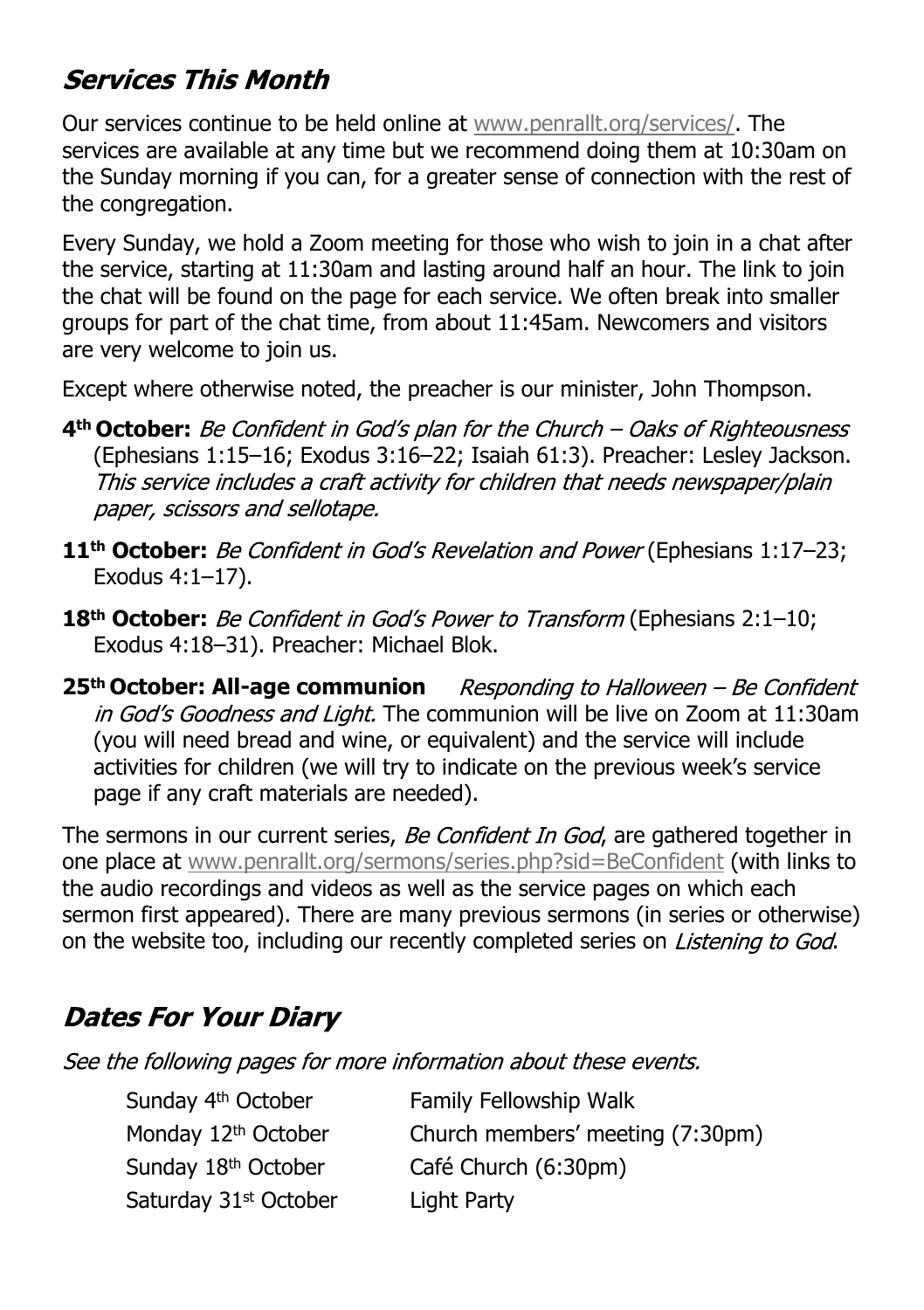## **◊ Building**

Please note that our building remains closed until further notice. If it is absolutely essential for you to enter the premises, please contact the church office for advice. Please do not enter the building until you have permission to do so.

## **◊ Café Church**

Our monthly Sunday evening Café Church is back for the new academic year. It retains the informal, interactive format but is now taking place on Zoom (sadly this means you have to provide your own tea and cake). The next one will be on Sunday 18<sup>th</sup> October at 6:30pm; a link will be available on the church website.

## **◊ Church Members' Meeting**

Our next church members' meeting will take place via Zoom on Monday 12th October at 7:30pm. If you are not a church member and would like to become one, or to find out what membership is all about, please speak to John (minister@penrallt.org) or Owen (secretary@penrallt.org).

## **◊ Church Office**

The church administrator, Magnus, can be contacted on office@penrallt.org or 07934 231788 during the church office opening hours (10am – 3pm Monday to Friday, except Bank Holidays). NB Magnus is working from home at the moment but office hours still apply. Even if you have his other phone numbers, please do not use them for work-related purposes except in case of emergency.

## **◊ Family Fellowship Walk**

On the first Sunday afternoon of each month, weather and covid restrictions permitting, we are intending to have a walk for the whole church family – the pace will be that of the person with the smallest legs! Due to the restrictions, walks are currently limited to 30 people and it is necessary to book places for your family in advance. This month's walk, on 4th October, will be from Newborough / Llanddwyn Beach Car Park to Llanddwyn Island and back. Book your places (for every family member attending, including children) at [https://www.eventbrite.co.uk/e/penrallt-family-fellowship-walk-newborough](https://www.eventbrite.co.uk/e/penrallt-family-fellowship-walk-newborough-tickets-123240857723)[tickets-123240857723.](https://www.eventbrite.co.uk/e/penrallt-family-fellowship-walk-newborough-tickets-123240857723) It is free to book but please note that car parking costs apply and they are only accepting contactless payments.

#### **◊ Foodbank**

Bangor Cathedral Foodbank is open 2 – 3pm every Monday, Wednesday and Friday, operating from Tŷ Deiniol (the Diocesan Centre) next to Bangor Cathedral. A referral from another service is normally required to access the foodbank but they are able to give people up to two emergency food parcels without a referral. To find out more about how you can access or contribute to the foodbank please visit [www.bangorfoodbank.org](https://www.bangorfoodbank.org)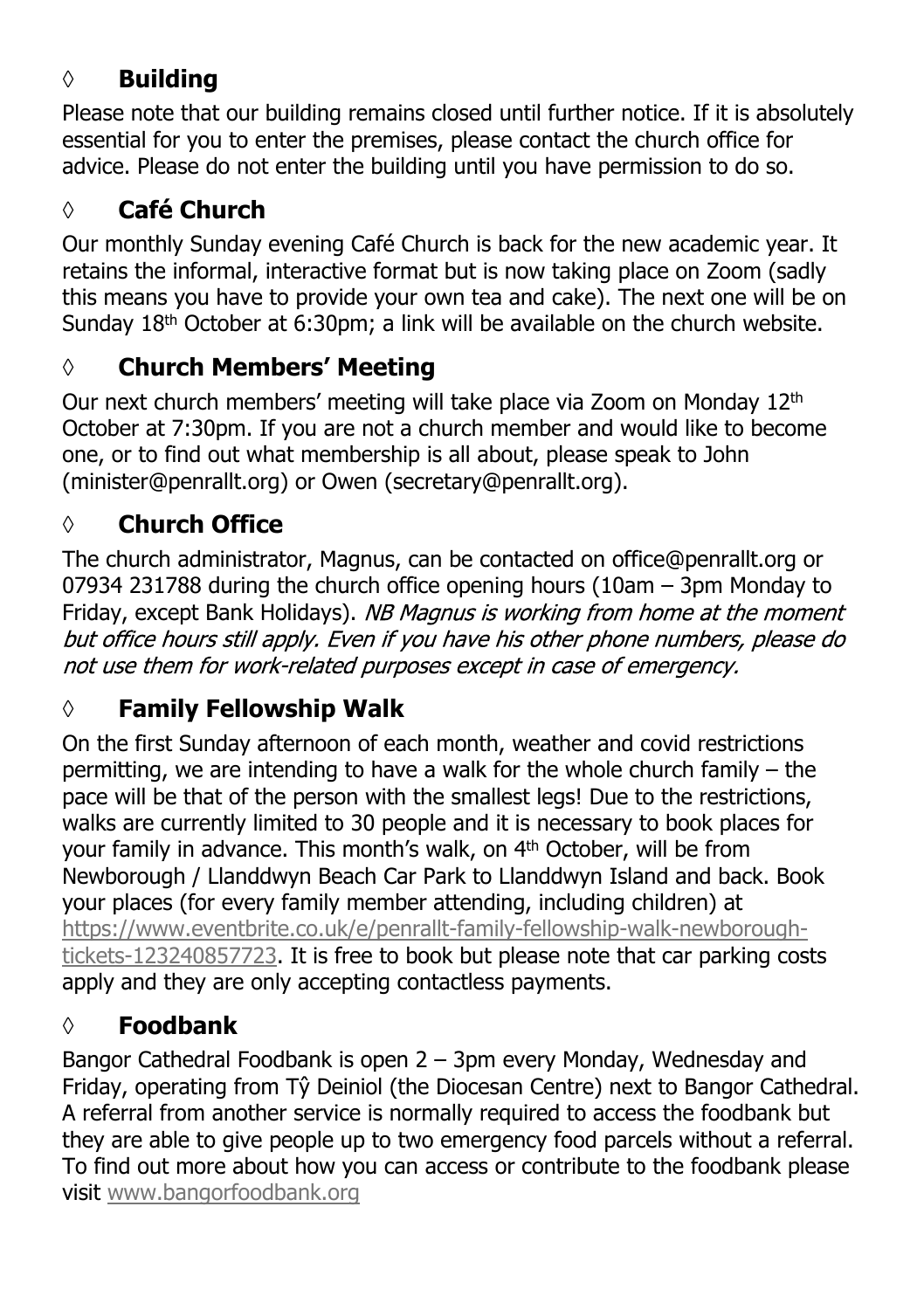#### **◊ Giving**

We quite understand that financial difficulties may impact your ability to give to the work of the church at this time. Please do not place yourself under additional financial strain. However, if you normally give to the weekly cash offering and would like to explore other ways of giving to the work at Penrallt, please speak to Averil, our Treasurer, who will be able to advise (treasurer@penrallt.org).

#### **◊ Hardship Fund**

The church has a small fund overseen by the minister to help people in need. If you find yourself in financial difficulty or know someone else that is struggling, please speak with Sarah Jackson (sarah.jackson.home@gmail.com) or John Thompson (minister@penrallt.org) in confidence. And if you are in a position to add to the hardship fund, please speak to Averil Francis (treasurer@penrallt.org).

## **◊ Homegroups / Contact, Care & Prayer**

We encourage you to join one of our homegroups if you are not already in one, as they are invaluable in helping us to deepen our relationship with the Lord and with one another. While we are unable to meet physically, the groups are meeting on Zoom and other online platforms on Monday, Tuesday and Thursday evenings and on Tuesday and Friday mornings (most groups meet weekly). Contact the church office to find out more or be put in touch with a group. There are contact, care and prayer groups to enable people to stay connected and receive prayer support even if they are not in a homegroup; unlike the homegroups these groups do not meet together but each one has a designated person to contact the other group members regularly. Once again, please contact the church office if you are not part of a contact, care & prayer group or a homegroup and would like to be.

#### **◊ Light Party**

Back by popular demand, our Light Party on Saturday 31<sup>st</sup> October provides an alternative to halloween parties, celebrating the fact that God is light and that the light shines in the darkness and the darkness will never overcome it. We are not yet sure of the details such as times or whether the event will be held outdoors in our marquee or on Zoom. Please watch the church website or Facebook group for more information.

#### **◊ News Mailing List**

If you would like to join (or leave) the mailing list to receive an emailed link to each month's newsletter when it is published, as well as other news announcements, please contact the church office on office@penrallt.org.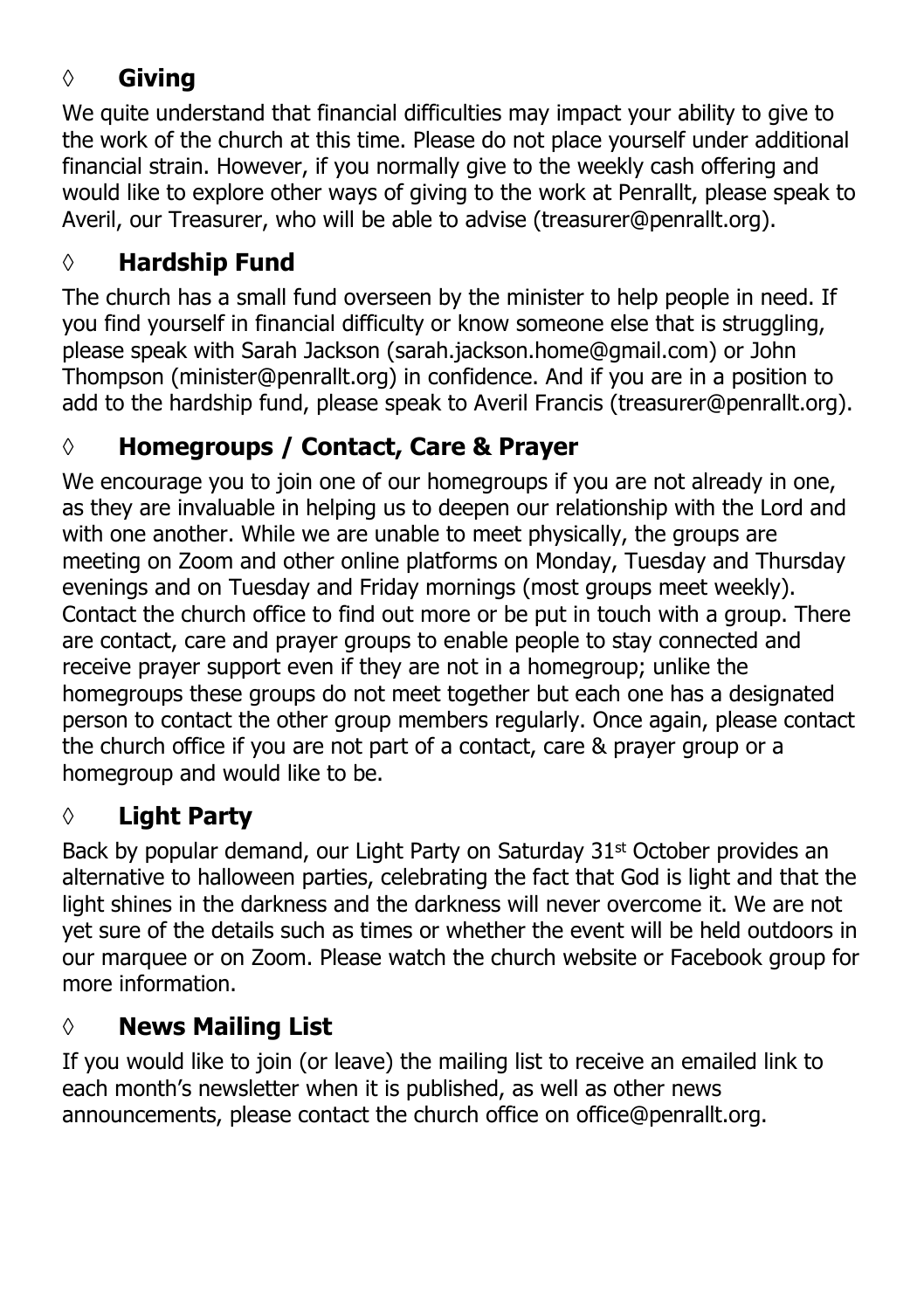#### **◊ Pastoral Help**

If you have issues of concern about your own or someone else's welfare, please contact a member of the Pastoral Care team: Magnus Forrester-Barker (07890 109645); Geoff Moore (410582); John Thompson (07931 150697).

#### **◊ Penrallt on Facebook**

We have three Facebook groups:

- Penrallt ([www.facebook.com/groups/2402772192](https://www.facebook.com/groups/2402772192)) a general group for information and social interaction
- Penrallt Praver Point ([www.facebook.com/groups/302627593231755](https://www.facebook.com/groups/302627593231755)) specifically to share prayer requests and encouragements
- Penrallt Students ([www.facebook.com/groups/195300234272943\)](https://www.facebook.com/groups/195300234272943)

## **◊ Prayer Resources**

Send prayer requests, thanksgivings and testimonies to our email prayer diary via office@penrallt.org – email this address, too, to subscribe to the prayer diary, which goes out every week (usually on Mondays). We also have a Facebook prayer group (see above) which allows more interactive sharing of prayer requests and updates, and prayer meetings via Zoom on Wednesday lunchtimes at noon and Saturday mornings at 8:30am (please contact the church office if you need the connection details for either meeting).

The Baptist Union have prayer broadcasts on Wednesday evenings at [www.baptist.org.uk/Groups/338268/Prayer\\_broadcasts.aspx](https://www.baptist.org.uk/Groups/338268/Prayer_broadcasts.aspx), as well as other resources at [www.baptist.org.uk/Groups/337630/Coronavirus.aspx](https://www.baptist.org.uk/Groups/337630/Coronavirus.aspx) and at [www.nwba.org.uk/](http://www.nwba.org.uk/) with encouraging articles and stories, prayer broadcasts and reflections.

#### **◊ Shopping**

Do you need help with shopping? Or does someone you know need help with shopping? We would love to help. We have a small team of volunteers able to shop for those cannot get to the shops themselves. If you would like to use this service, or join the team, please contact the church office (office@penrallt.org).

## **Children's Birthdays in October**

7<sup>th</sup>: Anna Warnock 20th: Micah Adams

#### **Deadline for next month's newsletter: Thursday 22nd October**

Please send information to Magnus (office@penrallt.org). All items should be submitted by email as early as possible.